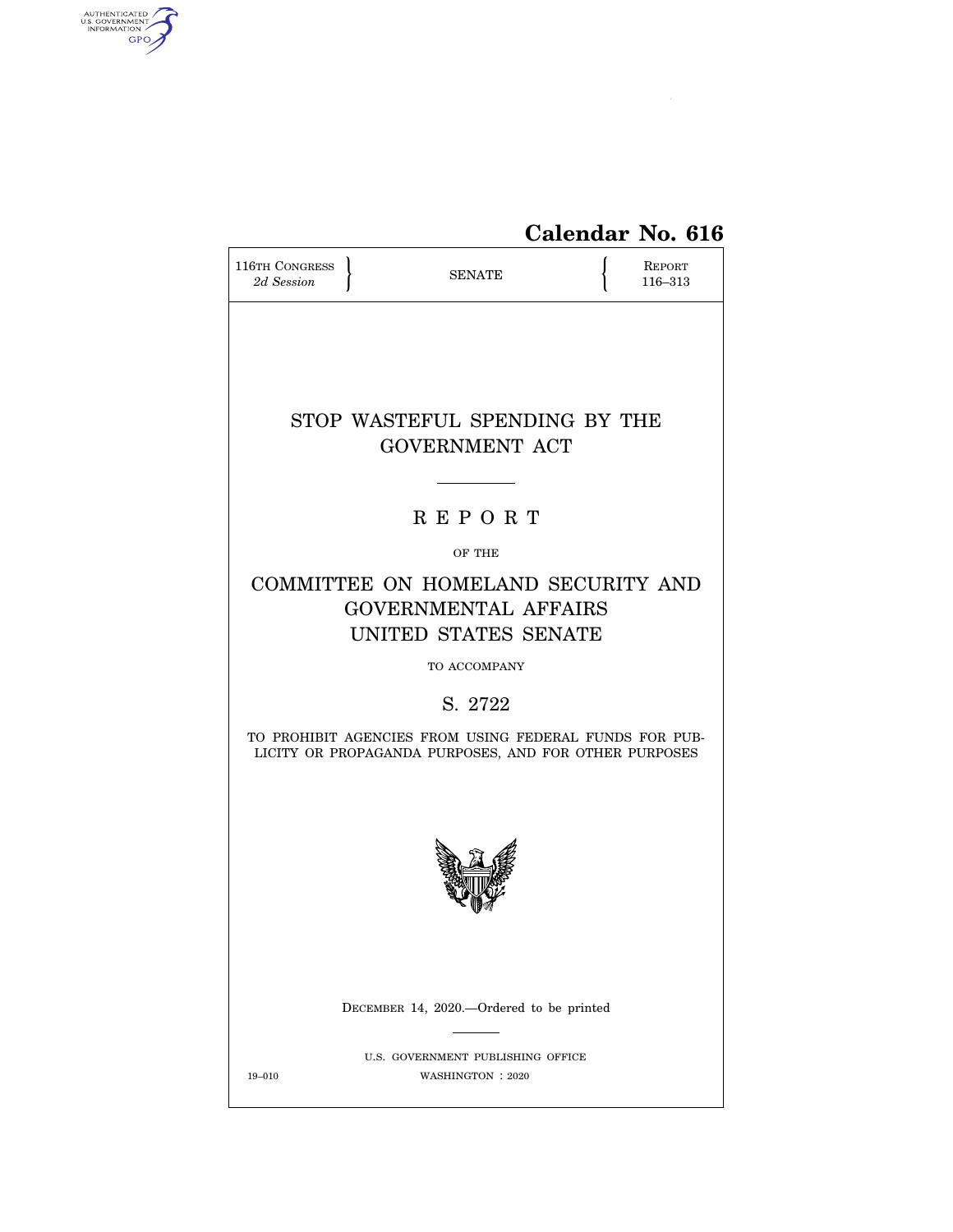### COMMITTEE ON HOMELAND SECURITY AND GOVERNMENTAL AFFAIRS

RON JOHNSON, Wisconsin, *Chairman* 

ROB PORTMAN, Ohio RAND PAUL, Kentucky JAMES LANKFORD, Oklahoma MITT ROMNEY, Utah RICK SCOTT, Florida MICHAEL B. ENZI, Wyoming JOSH HAWLEY, Missouri

GARY C. PETERS, Michigan THOMAS R. CARPER, Delaware MAGGIE HASSAN, New Hampshire KAMALA D. HARRIS, California KYRSTEN SINEMA, Arizona JACKY ROSEN, Nevada

GABRIELLE D'ADAMO SINGER, *Staff Director*  JOSEPH C. FOLIO III, *Chief Counsel*  WILLIAM W. SACRIPANTI, *Professional Staff Member*  DAVID M. WEINBERG, *Minority Staff Director*  ZACHARY I. SCHRAM, *Minority Chief Counsel*  ANNIKA W. CHRISTENSEN, *Minority Professional Staff Member*  LAURA W. KILBRIDE, *Chief Clerk*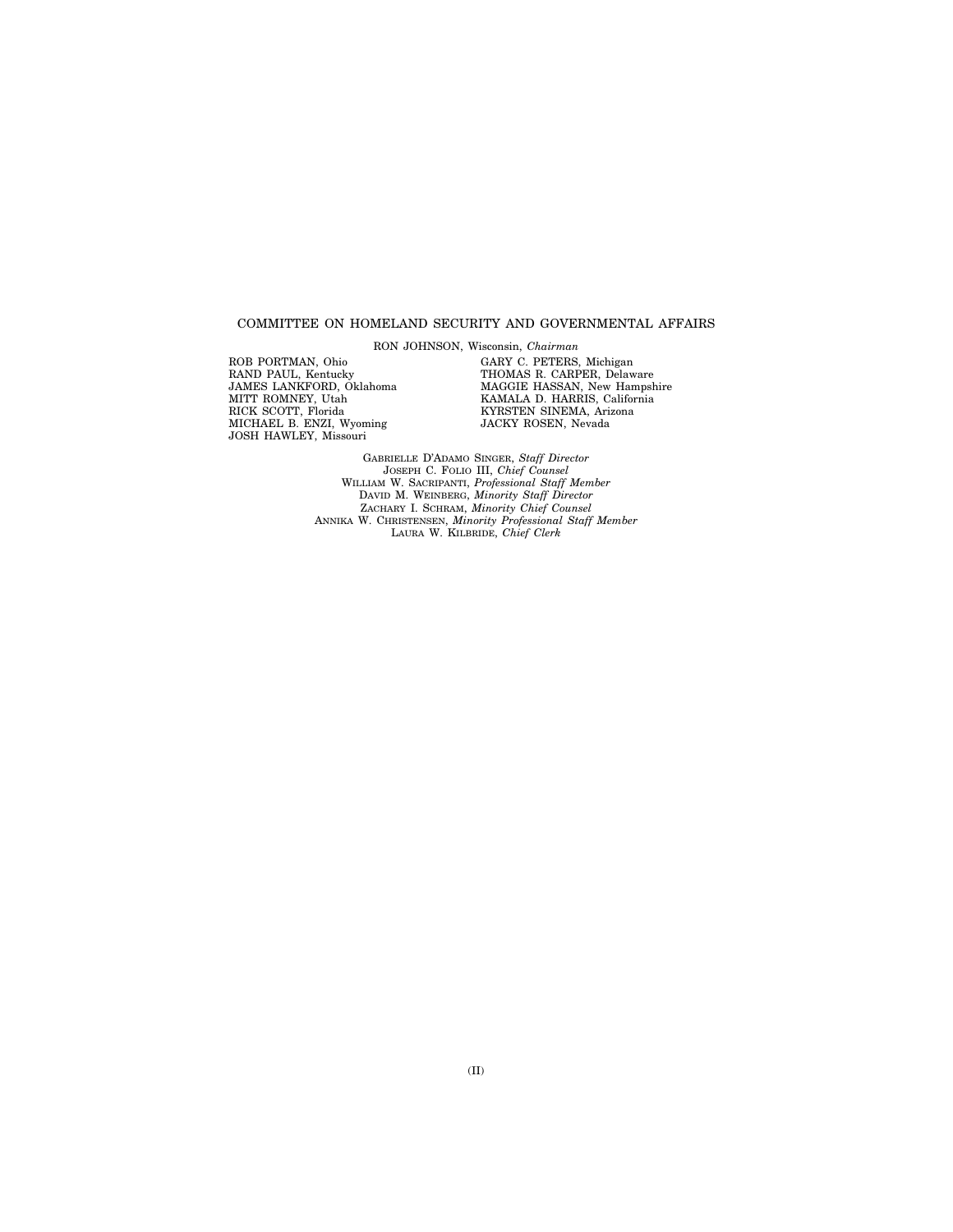# **Calendar No. 616**

 $D_{\alpha\alpha\alpha}$ 

116TH CONGRESS **REPORT** 2d Session **116–313** 

### STOP WASTEFUL SPENDING BY THE GOVERNMENT ACT

DECEMBER 14, 2020.—Ordered to be printed

Mr. JOHNSON, from the Committee on Homeland Security and Governmental Affairs, submitted the following

## R E P O R T

#### [To accompany S. 2722]

[Including cost estimate of the Congressional Budget Office]

The Committee on Homeland Security and Governmental Affairs, to which was referred the bill  $(S. 2722)$  to prohibit agencies from using Federal funds for publicity or propaganda purposes, and for other purposes, having considered the same, reports favorably thereon with an amendment (in the nature of a substitute) and recommends that the bill, as amended, do pass.

#### **CONTENTS**

#### I. PURPOSE AND SUMMARY

The purpose of S. 2722, the Stop Wasteful Advertising by the Government Act (or the SWAG Act), is to prohibit agencies from using Federal funds for creating mascots or distributing tchotchkes commonly referred to as ''swag.'' Exceptions from these prohibitions include challenge coins, military medals, mascots specifically mentioned in legislation (such as Smokey the Bear) or used by the military (such as Chesty Puller, the U.S. Marine Corps bulldog), swag used for recruiting job hires, and items distributed for the 2020 Census.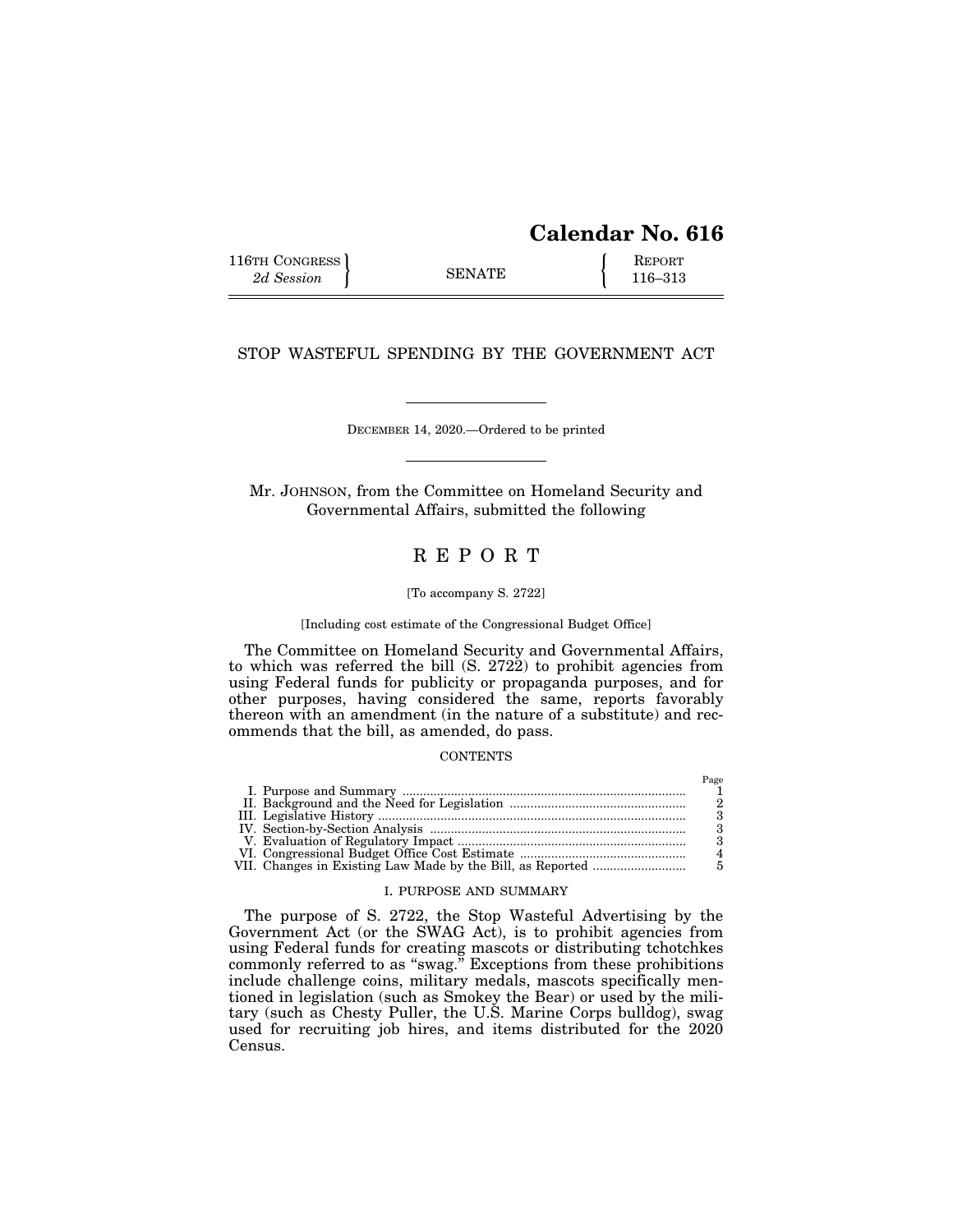#### II. BACKGROUND AND THE NEED FOR LEGISLATION

The Federal Government spends over \$1.4 billion annually on public relations campaigns and advertising.1 Investigations have revealed instances in which federal agencies spent amounts of these funds on frivolous promotional items, including \$605,000 on coloring books,2 \$60,000 on key chains 3, \$33,000 on snuggies (blankets with sleeves),<sup>4</sup> \$17,000 on koozies<sup>5</sup> and \$16,000 on fidget spinners.6 In Fiscal Year 2018 and 2019, federal agencies spent approximately \$250,000 on custom suits for mascots. Such spending is of indeterminate effectiveness at best and possibly represents a fruitless expenditure of taxpayer funds.7

Federal agencies also spent money on conducting questionable advertising campaigns. For example, the State Department spent \$630,000 on two advertising campaigns in order to increase the number of "fans'" of certain department-run Facebook pages targeting foreign audiences.<sup>8</sup> As a result, the State Department Facebook pages in question rose from around 100,000 fans to more than 2 million for each page.9 While this is a positive increase, there is little data on how effective this form of advertising is, and many within the Department criticized the move as "buying fans" and touting metrics that do not indicate any greater involvement or investment in the mission of the State Department.10

Additionally, there is limited transparency surrounding this type of spending. There is no central reporting mechanism by which congressional appropriators, inspectors general, and the public, can easily determine what is being spent on advertising and public relations including returns on investment and benefits to the taxpayer. Requiring agencies to disclose non-prohibited advertising spending could increase government transparency and oversight.

The SWAG act addresses these concerns by prohibiting agencies and other government entities from spending federal funds to acquire or distribute "swag," or products distributed at no cost, if the products do not support the agency's mission and do not have a positive return in achieving agency or program goals. The bill also requires each agency, as part of its annual budget justification, to report on its public relations and advertising spending for the preceding fiscal year, which may include an estimate of the return on investment for the agency.

<sup>1</sup>Total Cost tabulated by adding the annual advertising expenditure as reported by GAO and the salaries of Federal workers in public relations jobs as reported by GAO. *See* U.S. Gov't Ac-

<sup>&</sup>lt;sup>2</sup> See generally, USA Spending, http://www.usaspending.gov (last visited Mar. 25, 2020).<br><sup>3</sup>Id.<br><sup>4</sup> Arlington Virginia Dept. of Community Planning, Housing, & Development, Planning Divi-

sion, Census Staff Report (2010), https://projects.arlingtonva.us/wp-content/uploads/sites/31/2017/<br>04/Census-Staff-Report\_2010.pdf.<br><sup>5</sup> See generally USA Spending, https://www.usaspending.gov/#/keyword\_search/koozie (last

ited Mar. 25, 2020).<br><sup>6</sup> See generally, USA Spending, https://www.usaspending.gov/#/award/37848623 (last visited<br>Mar. 25, 2020), and USA Spending, https://www.usaspending.gov/#/award/65454710 (last visited

Mar. 25, 2020).<br><sup>7</sup> Staff Report of U.S. Sen. Joni *Ernst, 116th Cong*., 'Boo!' To the Cost of the Capitol's Cos-<br>tumes, https://www.ernst.senate.gov/public/\_cache/files/6cadf7c5-14d2-40e7-9f19-bdd9d077735e/<br>5247EE3E066F40

ited on March 25th, 2020).<br><sup>8</sup>U.S. Dept. of State, Off. of Inspector General, ISP–I–13–28, Inspection of the Bureau of International Information Programs (2013). 9 *Id*. 10 *Id*.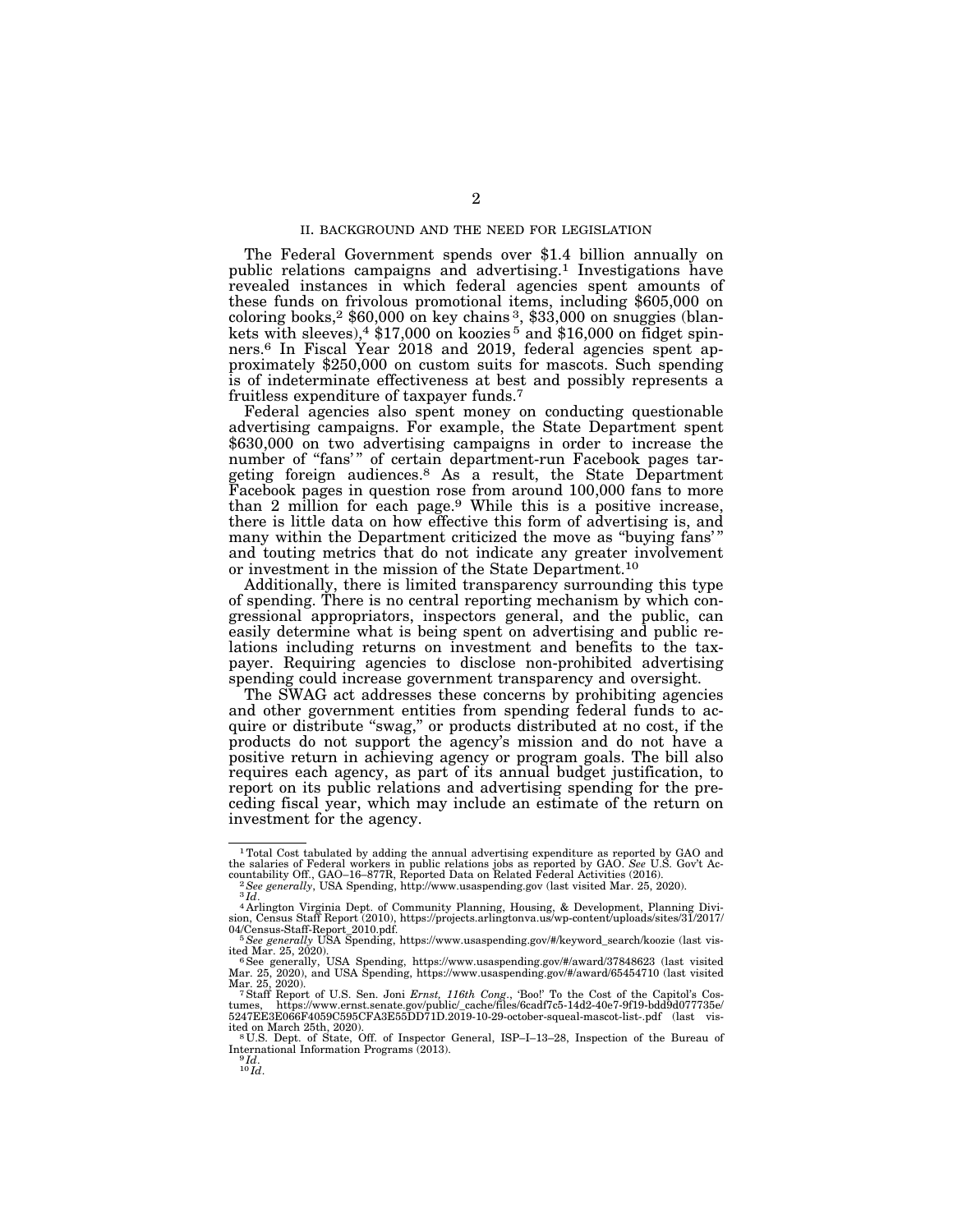#### III. LEGISLATIVE HISTORY

Senator Joni Ernst introduced the Stop Wasteful Advertising by the Government Act on October 29, 2019, with Senators Rand Paul, Steve Daines, and Rick Scott. The bill was referred to the Senate Committee on Homeland Security and Governmental Affairs. The Committee considered S. 2722 at a business meeting on March 11, 2020.

At the business meeting, Senator Johnson offered an amendment that took agency input into account, clarified spending prohibitions and exempted forms of spending, and made minor definitional clarifications and changes. The amendment also tasks the Office of Management and Budget (OMB) with issuing regulations on implementation of the bill within 180 days of its enactment. The amendment was adopted *en bloc* by voice vote with Senators Johnson, Portman, Lankford, Romney, Scott, Enzi, Hawley, Peters, Carper, Hassan, Harris, Sinema, and Rosen present.

S. 2722, as amended, was approved *en bloc* by voice vote with Senators Johnson, Portman, Lankford, Romney, Scott, Enzi, Hawley, Peters, Carper, Hassan, Harris, Sinema, and Rosen present.

### IV. SECTION-BY-SECTION ANALYSIS OF THE BILL, AS REPORTED

#### *Section 1. Short title*

This section establishes the short title of the bill as the ''Stop Wasteful Advertising by the Government Act of 2020'' or the ''SWAG Act.''

### *Section 2. Definitions*

This section defines the terms "advertising," "agency," "mascot," "public relations," "return on investment," and "swag." Also defined are certain exemptions such as military medals and challenge coins.

### *Section 3. Prohibitions; public relations and advertising spending*

This section prohibits an agency or other federal entityfrom using federal funds to purchase or otherwise acquire or distribute swag, or manufacture and use a mascot. This section also mandates that each agency shall submit to Congress a report on its spending on public relations and advertising spending as part of its annual budget justification. Additionally, this section lays out a series of exceptions to the prohibition, which include spending that supports the mission or objectives of the agency while generating a positive return on investment, supports recruitment for the armed forces or federal government, or supports conducting the census. Lastly, this section gives OMB 180 days from enactment to issue regulations to carry out the Act.

### V. EVALUATION OF REGULATORY IMPACT

Pursuant to the requirements of paragraph 11(b) of rule XXVI of the Standing Rules of the Senate, the Committee has considered the regulatory impact of this bill and determined that the bill will have no regulatory impact within the meaning of the rules. The Committee agrees with the Congressional Budget Office's statement that the bill contains no intergovernmental or private-sector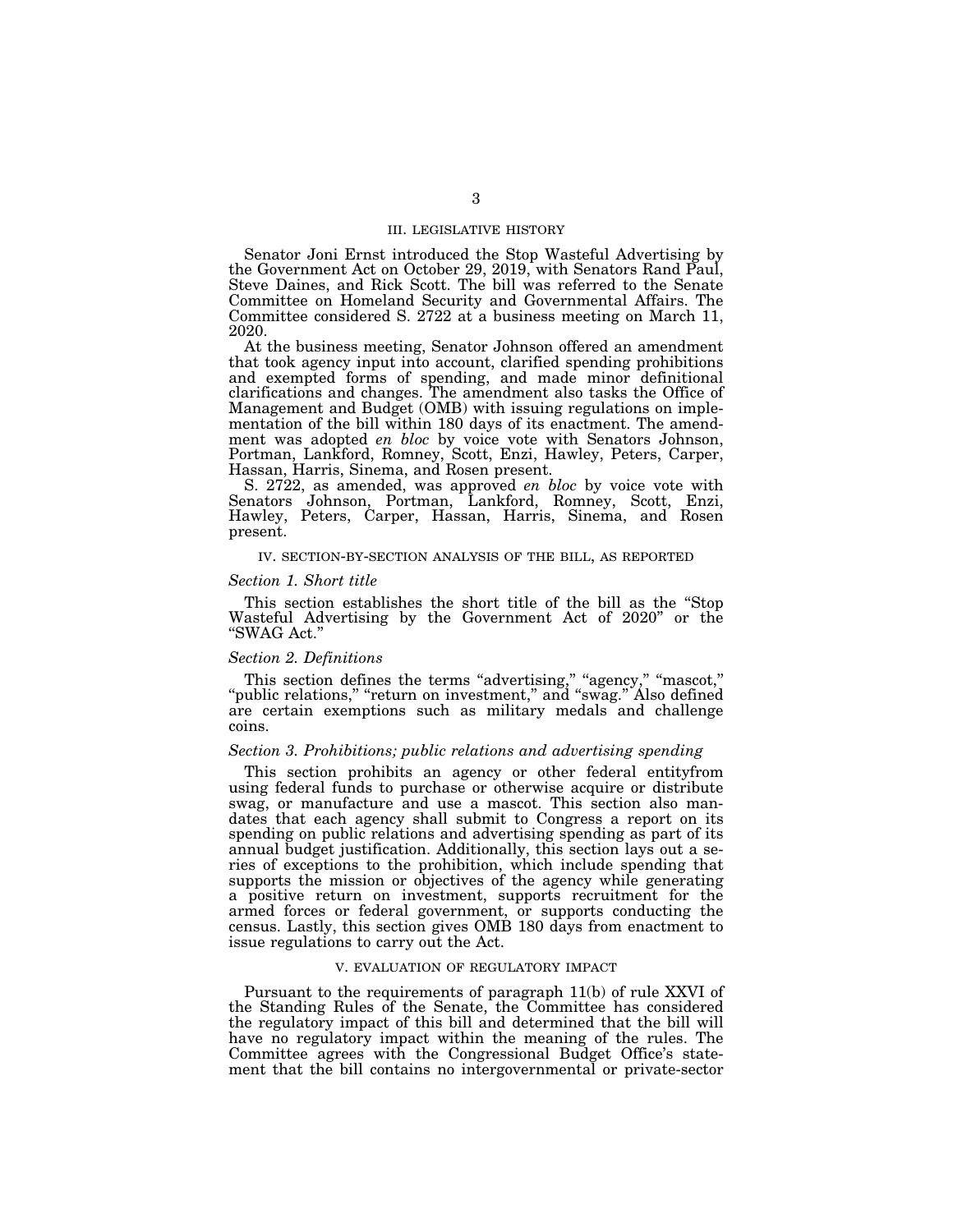mandates as defined in the Unfunded Mandates Reform Act (UMRA) and would impose no costs on state, local, or tribal governments.

## VI. CONGRESSIONAL BUDGET OFFICE COST ESTIMATE

U.S. CONGRESS, CONGRESSIONAL BUDGET OFFICE, *Washington, DC, December 8, 2020.* 

Hon. RON JOHNSON,

*Chairman, Committee on Homeland Security and Governmental Affairs, U.S. Senate, Washington, DC.* 

DEAR MR. CHAIRMAN: The Congressional Budget Office has prepared the enclosed cost estimate for S. 2722, the SWAG Act.

If you wish further details on this estimate, we will be pleased to provide them. The CBO staff contact is Sofia Guo.

Sincerely,

PHILLIP L. SWAGEL,<br>*Director.* 

Enclosure.

| By Fiscal Year, Millions of Dollars                                    | 2021      | 2021-2025                                        | 2021-2030     |
|------------------------------------------------------------------------|-----------|--------------------------------------------------|---------------|
| Direct Spending (Outlays)                                              | $\star$   | $\star$                                          |               |
| <b>Revenues</b>                                                        | 0         | 0                                                | 0             |
| Increase or Decrease (-)<br>in the Deficit                             | $\star$   | $\star$                                          | $\ast$        |
| <b>Spending Subject to</b><br><b>Appropriation (Outlays)</b>           |           |                                                  | not estimated |
| Statutory pay-as-you-go<br>procedures apply?                           | Yes       | <b>Mandate Effects</b>                           |               |
| Increases on-budget deficits in any<br>of the four consecutive 10-year | <b>No</b> | Contains intergovernmental mandate?<br><b>No</b> |               |
| periods beginning in 2031?                                             |           | Contains private-sector mandate?                 | <b>No</b>     |

S. 2722 would prohibit federal agencies from using federal funds to purchase, acquire or distribute swag, which the bill defines as tangible products or merchandise distributed at no cost with the sole purpose of advertising or promoting an agency, organization, or program. The bill would allow certain exceptions, including items that generate a positive return on investment to agencies or that are used for recruitment, and mascots related to the Armed Forces. Under S. 2722, each agency would be required to report on its spending for public relations and advertising for the previous fiscal year, and the Office of Management and Budget would be required to issue implementing regulations.

CBO estimates that implementing the bill would have an insignificant net effect on spending subject to appropriation. Based on the cost of similar administrative activities, CBO expects that the new administrative and reporting requirements would cost less